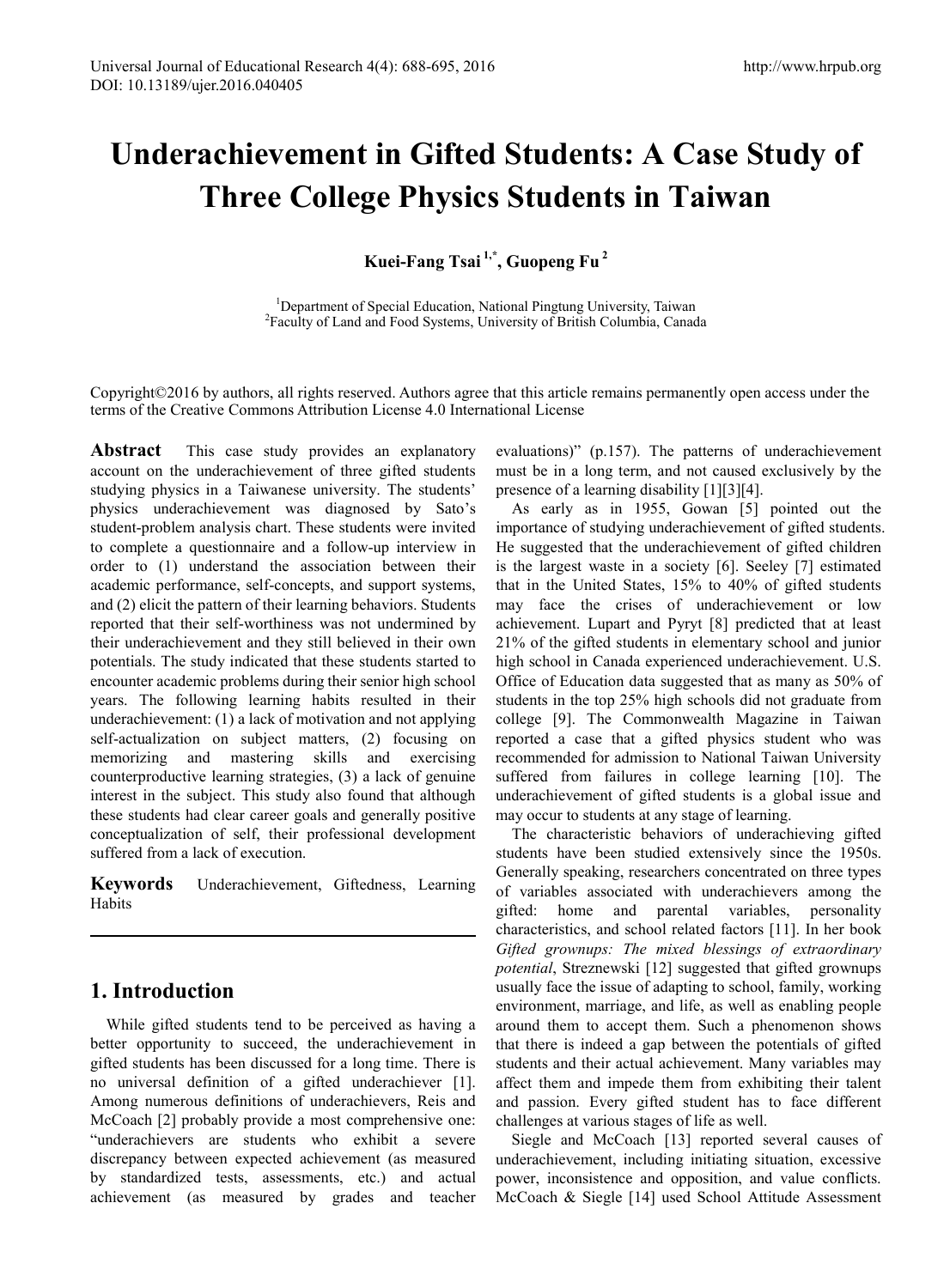Survey-Revised (SAAS-R) as the research tool to investigate gifted students with high and low achievement, and found that they both exhibited high academic self-perception. However, there was a significant difference in attitude toward school, attitude toward teachers and classes, motivation and self-regulation, and goal valuation. Among them, there is an 80% probability that motivation and self-regulation and goal valuation can be used to distinguish high achievers from low ones. McCoach & Siegle [15] suggested that many factors may lead to the formation of underachievement of gifted students. If teachers can respond to the individual conditions of gifted students to trigger their learning motivation and self-regulation, their learning effectiveness may be improved.

Whitmore [16] found that some gifted students suffered from underachievement after going to senior high school because of the high pressure of academic performance and peer competition. In the discipline of physics, Du [17] suggested that the depth and width of knowledge, learning strategies or mathematical application of physics courses in senior high school are significantly different from junior high school physics courses. It is common that gifted students' underachievement occurs in senior high school and college. Baslanti and McCoach [1] claimed that few studies focus on underachieved gifted students in post-secondary level and there are few comparisons of achievers and underachievers in the literature, especially at the college level [18]. Hung [19] investigated the factors affecting the learning of college students in Taiwan and found that the effect of personal factors (stress from examination, learning interest, examination score, self-expectation, concentration, time management, learning motivation, etc.) is more significant than that of school and family factors. Wang, Peng, Chang, and Tseng [20] also suggested that underachieving gifted students may be characterized by the lack of learning motivation, lack of work commitment, bad habits, value conflict or low self-concept. It is advised to find out the cause-and-effect relationship or interactive model first and then prioritize the factors to establish the counseling goal.

What are the learning behaviors of underachieving gifted students at college? How do science majored students manage their own academic performance in college learning environment? How do their poor academic performances impact their self-concept? What do they think about their school, family, and peers? This study investigated the learning performance of underachieving gifted students. First, the research team recruited junior students who took the course of "modern physics" as potential participants for the in-depth interviews. Three underachieving gifted students participated in an analysis of the learning process of "one-dimensional infinite square well system" concept. Second, this study employed the "questionnaire on self-concept and external support system for underachieving gifted student" to understand underachieving students' self-concept and external support system. Third, our research team conducted in-depth interviews to understand underachieving students' thoughts and reflections on their own learning performance.

# **2. Methods**

This case study employed document analysis and in-depth interviews as the principal data collection approaches. The researchers obtained information from three junior students in the Department of Physics who were identified as gifted students and experienced gifted student trainings in secondary schools but failed to perform well in their university physics courses. The study was conducted under university's ethics approval and students' consent was obtained. Research participants, research tools, and data analysis are described below.

## **2.1. Research Participants**

This study selected three junior gifted students (including a senior student taking the makeup course) taking the course of modern physics at a university where author one served as instructor in 2010 academic year. The participants were denoted A, B, and C, respectively. The basic information of participants is as follows:

| Code       | Gender | Grade      | Ranking of academic<br>performance of modern physic | Educational<br>background of parents                   | Average daily hours spent on study<br>review |
|------------|--------|------------|-----------------------------------------------------|--------------------------------------------------------|----------------------------------------------|
| A          | Male   | Senior     | 56/97                                               | College, junior college                                | 1-2 hours or less                            |
| в          | Male   | Senior     | 52/97                                               | Graduate school, junior<br>high school                 | 1-2 hours or less                            |
| $\sqrt{ }$ | Male   | Fifth year | 46/97                                               | Senior high<br>school/vocational<br>senior high school | 1-2 hours or less                            |

**Table 1.** Basic Information of Research Participants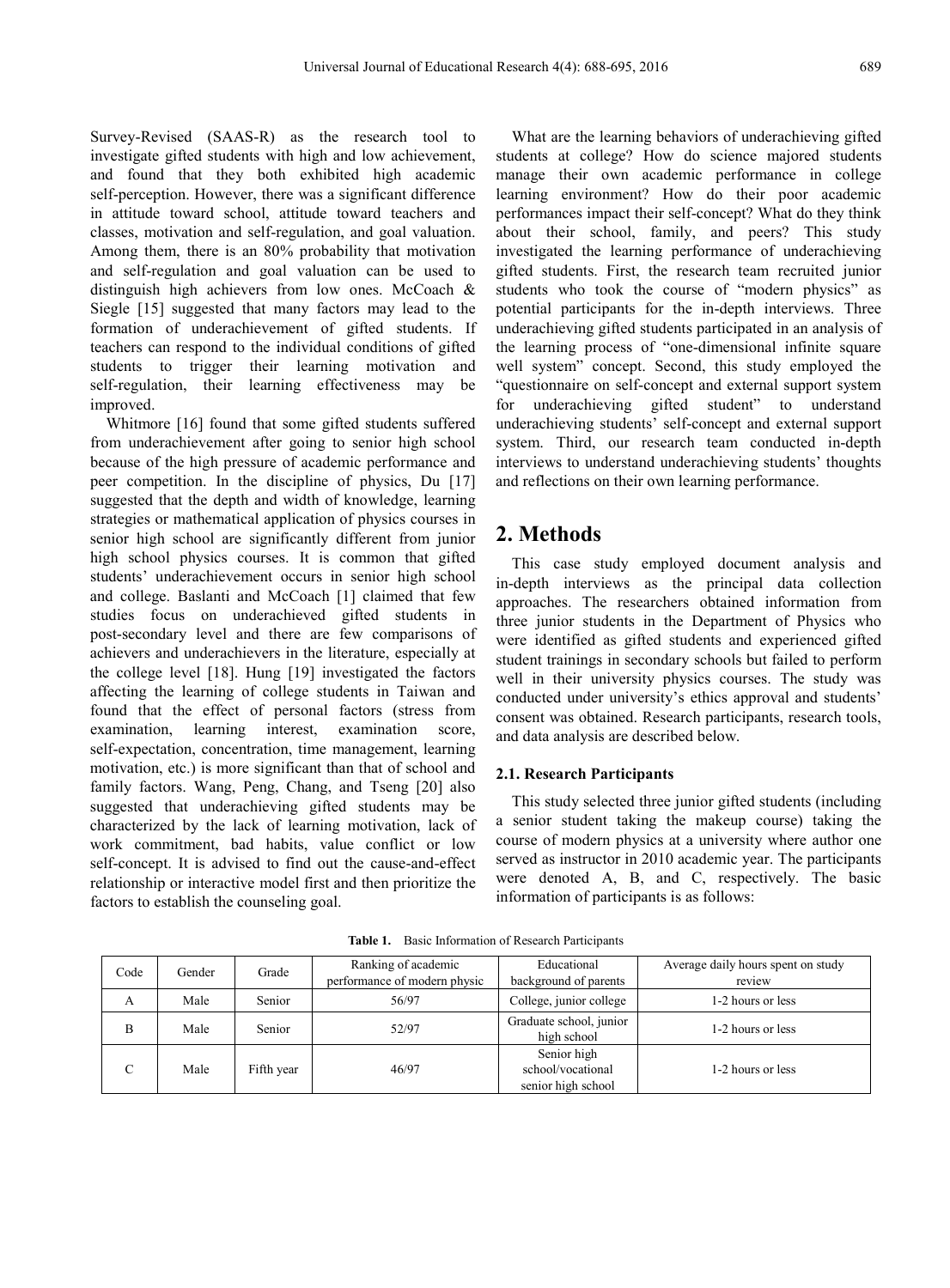The academic performance of three gifted students in class was generally poor, and participant C took the make-up course because he failed the course in previous year. Their academic performance in junior high school was great. However, their current performance was far from satisfactory. The descriptions of them are as follow:

Participant A was someone would ask the teacher loudly in class, "Will I get any points by studying the content?" and "Will I get any points by memorizing the content?" The Percentile Rank value of his Basic Competence Test for Junior High School Students was as high as 93/100. However, he almost failed every required course every year. When taking the make-up course for thermal statistical physics in the first semester of his senior year, he adopted the advice from the teacher and changed his learning strategies and achieved good academic standing. However, such good academic performance soon vanished in the second semester.

Participant B perceived himself as a hip-hop dancer insisting on being himself. He received a perfect score in English in the Basic Competence Test for Junior High School Students. However, his score in the Department Required Test was merely more than 10 points out of 100. He spent most of his time on his favorite leisure activity – hip hop. The updates on his Facebook were almost "dance showcase" and "I have an inspiration for rehearsal in the midnight and I cannot help dancing." He was frequently absent from the class. He aimed for graduate teacher education program but failed the admission examination. He was preparing for delayed graduation when the study was conducted.

Participant C is a passionate and persistent student association president. He took make-up courses of many required courses. As the student association president and department badminton team captain, he had a strong sense of responsibility for his duties. As long as the teacher requested him to do something, he would devote himself to the mission. He failed admission examination for graduate schools in the senior year. In his fifth year, he promised to himself that he would only study in top graduate schools. He is now enrolled in a top Graduate School of Physics in a top-ranked university in southern Taiwan.

#### **2.2. Data Collection Strategies**

1. Researchers - This study used researchers as a research tool. Therefore, the reliability and validity of this study were significantly correlated with the research methodology, skills, sensitivity, and honesty of the researchers [21]. The researchers authentically played their own role based on the research foundation of gifted education and science education.

2. Student-problem score table, S-P chart - The method provided item caution index and student caution index, and was able to concurrently analyze the test items and correct answer pattern of individual students to effectively diagnose

the learning difficulties experienced by three students.

3. Questionnaire on Self-concept and External Support System for Underachieving Gifted Students – This questionnaire was revised from the "Questionnaire on the Self-concept and External Support System for Senior High School Students Failing to Overcome Underachievement" developed by Yang [22]. The content of the 48 items were completely identical, and only the descriptions for different learning stages of respondents were slightly modified. Items 1 to 22 investigated respondents' self-concept, including self-understanding (e.g. intelligence, self-expectation, self-confidence, sense of inferiority, self-evaluation, etc.) learning attitude (e.g. efforts made in schoolwork, learning attitude, fear for examination, etc.), and interpersonal relationship. Items 23 to 38 investigated respondents' "family support system," including parents' parenting attitude, communication method, family atmosphere, expectation attitude, and support for children' continuing study during their underachievement. Items 39 to 48 investigated "school support system," including the aspect of teachers (positive attitude, expectation, teaching method, and school examination method) and the aspect of peer group (including peer identification and support, study atmosphere in class, etc.)

4. Interview outlines for learning behavior performance of underachieving gifted students. The interview outlines included eight items, and were developed by the researchers. The last item was a multiple answer question where respondents were requested to verbally answer it. Before the formal interviews were conducted, a college student with similar background was invited to participate in the pre-test to determine whether the content of items was adequate. The interview process was audio recorded with participants' consent.

#### **2.3. Data Analysis**

1. To perform statistical analyses on student-problem score, S-P chart [23] – This study used S-P chart to perform analyses on the performance of three participants in this study, as well as that of other students concurrently taking the course of modern physics, in order to find out the correct answer rate, stability, and learning pattern of the three participants.

2. To transcribe the interview content into transcripts

3. Data coding and analysis – This study analyzed the transcripts of the interview data and identified the main themes and focuses of the three respondents based on their conversations and answers. Contextual information associated with the theme were also collected and analyzed. During the consecutive interview conversation process, the interview Q&A sometimes included one to two sentences and sometimes included several sentences [24]. After examining the three transcripts, the researchers established categories based on the content and then gradually sifted the main themes in order to reach conclusions in the end [25].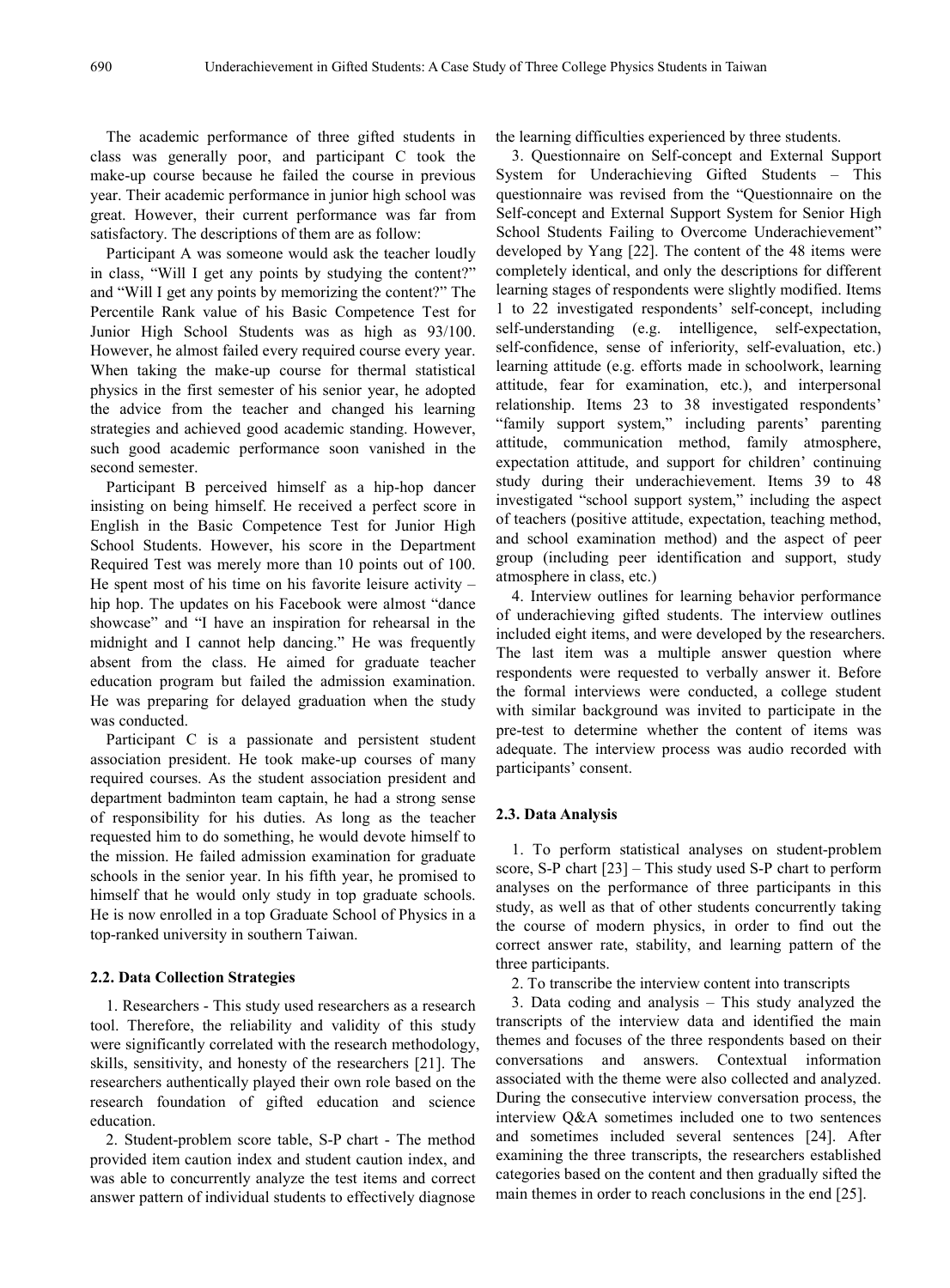# **3. Results and Discussion**

# **3.1. Problem solving performance and patterns of the three underachieving gifted students in learning of "one-dimensional infinite square well system"**

Table 2 shows the common two-way classification of students' correct answer rate and caution index [26]. The correct answer rate is divided into three levels based on the values.75 and.50. Caution index is divided into two levels based on the value.50. The results of cross interaction are divided into 6 categories: good learning and high stability; stable learning and studying harder is required; lack of learning ability, insufficient learning and studying harder is

required; mistakes are caused by carelessness; occasional carelessness, insufficient preparation, and studying harder is required; extremely unstable learning, arbitrary studying habit, and insufficient preparation for test content. The students taking the same course with three participants exhibited a total of six performances. The correct answer rate of participant A in problems where memorization was required was better. Therefore, participant A belonged to category 2. Both participant B and participant C belonged to category 1. The problem solving performance of 3 participants are shown in Table 3. The level of difficulty started to gradually increase from C3, where both memorization and understanding were required. Almost none of them provided the correct answers.

**Table 2.** Students' Performance Results Assessment Summary Table

| category       | Students' performance<br>(two-way classification cross interaction of student and<br>caution index)     | Scope of correct<br>answer rate | Scope of student<br>caution index | Number of<br>students | Percentage |
|----------------|---------------------------------------------------------------------------------------------------------|---------------------------------|-----------------------------------|-----------------------|------------|
|                | Lack of learning ability, insufficient learning and studying<br>harder is required                      | $0 - 50$                        | $0 - 50$                          | 35                    | 44.3       |
| $\mathfrak{D}$ | Stable learning and studying harder is required                                                         | $.50 - .75$                     | $0 - 50$                          | 31                    | 39.2       |
| 3              | Good learning and high stability                                                                        | $.75 - 1.00$                    | $0 - 50$                          |                       | 3.8        |
| $\overline{4}$ | Extremely unstable learning, arbitrary studying habit, and<br>insufficient preparation for test content | $0 - 50$                        | $.50-1$                           | 4                     | 5.1        |
|                | Occasional carelessness, insufficient preparation, and studying<br>harder is required                   | $.50 - .75$                     | $.50-1$                           |                       | 3.8        |
| 6              | Mistakes are caused by carelessness                                                                     | $.75 - 1.00$                    | $.50-1$                           |                       | 3.8        |
|                | Total                                                                                                   |                                 | $.50-1$                           | 79                    | 100        |

| Infinite Square Well Problem Solving Concept                                                                                                                                                                                                            | Participant A | Participant B | Participant C |
|---------------------------------------------------------------------------------------------------------------------------------------------------------------------------------------------------------------------------------------------------------|---------------|---------------|---------------|
| A1 Writing down correctly a particle's Schrodinger eqs. in various areas                                                                                                                                                                                | $\circ$       | $\circ$       | $\circ$       |
| B1 Correctly converting Schrodinger eqs. in various areas into second order differential<br>equations.                                                                                                                                                  | $\circ$       | $\circ$       | $\times$      |
| C1 Writing down correctly the boundary conditions.                                                                                                                                                                                                      | $\circ$       | $\times$      | $\circ$       |
| C2 Using boundary conditions to calculate the energy levels and coefficients of<br>differential equations.                                                                                                                                              | $\circ$       | $\circ$       | $\circ$       |
| C <sub>3</sub> Knowing the origin of boundary conditions.                                                                                                                                                                                               | $\times$      | $\times$      | $\times$      |
| D1 Writing down correctly the normalization conditions.                                                                                                                                                                                                 | $\times$      | $\times$      | $\circ$       |
| D2 Being able to calculate the probability distribution of various energy states and to<br>calculate the probability value of various energy states in various positions.                                                                               | $\circ$       | $\times$      | $\times$      |
| E1 Being able to use Heisenberg Uncertainty Principle to explain that when the number<br>of quantum is extremely large, the analysis result of quantum mechanics is consistent<br>with that of classical mechanics and the probability density is even. | $\times$      | $\times$      | $\times$      |
| E2 Being able to use Heisenberg Uncertainty Principle to explain that when the system<br>size is extremely large, energy levels are continuous and the probability density is even.                                                                     | ×             | $\times$      | $\times$      |
| Correct answer rate                                                                                                                                                                                                                                     | 0.56          | 0.33          | 0.44          |
| Student caution index                                                                                                                                                                                                                                   | 0.32          | 0.29          | 0.14          |
| Students' performance pattern                                                                                                                                                                                                                           | 2             |               |               |

**Table 3.** Problem-solving Performance of 3 Students

○ represents that the answer to the item is correct

 $\times$  represents that the answer to the item is incorrect

1 Lack of learning ability, insufficient learning and studying harder is required

2 Stable learning and studying harder is required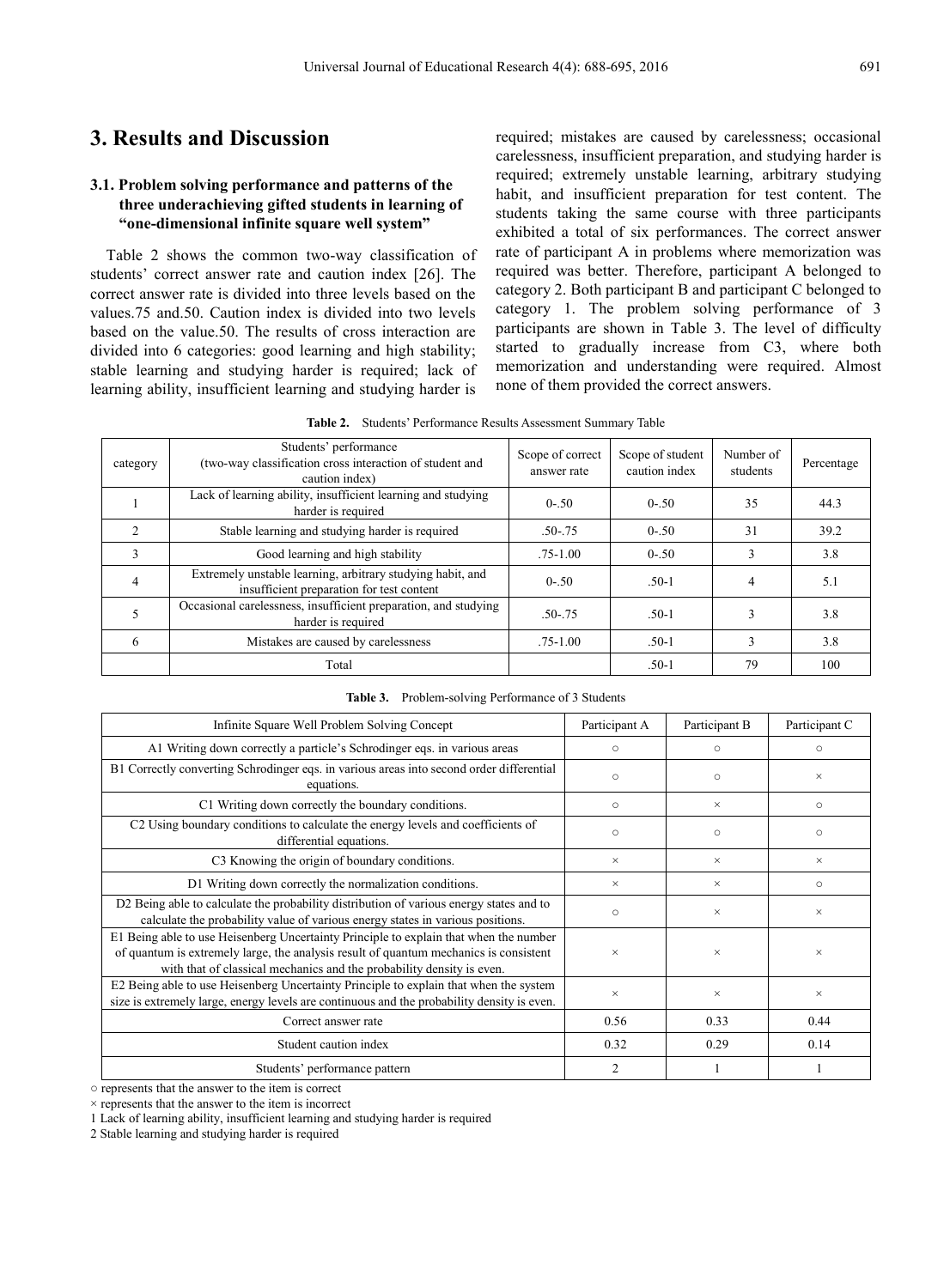# **3.2. The "Questionnaire on Self-concept and External Support System for Underachieving Gifted Students" results**

## 3.2.1. Respondents'self-identification for the cause of underachievement and self-perception when facing underachievement

Participant A had the highest level of agreement with Item 6 "I do not often have conflicts with other people," Item 16 "I do not feel that my self-esteem is hurt when facing underachievement," Item 18 "Other people will not despise me due to my underachievement," and Item 20 "I do not feel that I am worthless due to my underachievement."

Participant B had the highest level of agreement with Item 1 "I think that my intelligence is not inferior to that of my classmates," Item 3 "I think that my creativity performance is better than that of my classmates," Item 4 "I think that I have a very high expectation towards myself," Item 11 "I will not experience a sense of inferiority when I discuss with my classmates about the schoolwork," Item 13 "I understand the real cause for my underachievement," Item 19 "I think that I have an active learning attitude," Item 20 "I do not feel that I am worthless due to my underachievement," Item 21 "I still believe that my potential is unlimited in terms of my current status," and Item 22 "I did not care about my ranking in class in the past."

Participant C had the highest level of agreement with only one item in the aspect of self-concept of the questionnaire: Item 13 "I understand the real cause for my underachievement."

To sum up, it seemed that the self-concept of three participants was not affected by their underachievement and did not become negative. Two participants strongly agreed with Item 20 "I do not feel that I am worthless due to my underachievement" (4 points; the highest score), and one participant somewhat agreed (3 points) with it. Moreover, the three participants strongly agreed or somewhat agreed with Item 21 "I still believe that my potential is unlimited in terms of my current status" (4 points, 3 point, and 3 points).

3.2.2. Support from Family, Peer Group, and Teacher when Facing Underachievement

#### Family Support System

Participant A had the highest level of disagreement with Item 23 "My parents will not blame me for my underachievement" and Item 33 "My parents will not compare the performance of my siblings, relatives, or classmates with mine to form pressure for me," followed by Item 24 "My parents will not worry about my future owing to my underachievement," Item 25 "My academic performance will not affect my communication with my parents," Item 26 "The harmonious family atmosphere will not be affected by my academic performance," and Item 31 "My parents hold an adequate expectation towards my

academic performance." Participant A indicated that his parents hoped that he could graduate from the school smoothly. He even came to the teacher's office to claim that his parents could not afford his study in the fifth year when he was certain that he failed the required courses, suggesting that he did feel the pressure from family expectation.

Participant B had the highest level of disagreement with only one item: Item 30 "My parents' expectation towards my academic performance is consistent." There was no significant difference in the rest of the items.

The items with which participant C had the highest level of agreement were similar to those of participant A, such as Item 24 "My parents will not worry about my future owing to my underachievement" and Item 26 "The harmonious family atmosphere will not be affected by my academic performance."

#### School support system

The 3 participants all indicated that "I spend too much time playing around with my classmates or on extracurricular activities" (participant B's response was 4; participant A and C's response was 3). They all disagreed with Item 46 "Most of my friends are those who attach high importance to academic performance." The fact showed that their friends were not those who enjoy studying in class.

In terms of school teachers and learning environment, the participants all agreed that they perceived the support from the school and teachers. Participant A used to pay attention to his academic performance for a while owing to the instruction from the teacher. Consequently, his response for Item 43 "I will consult with teacher or classmate when encountering academic problems" was 4 points. Participant B' response was 4 as well. The score of Item 39 "School teacher usually encourages me" was high as well. It is interesting that all 3 participants responded that the place where they do their schoolwork most frequently was "school."

## **3.3. Thoughts and Reflections of Underachieving Gifted Students on their Own Learning Performance**

## 3.3.1. Causes for the Underachievement in Senior High School Learning

#### Participant A

Lack of interest in academic study

*As a matter of fact, my academic performance started to fall behind since the second semester of sophomore year. To be more specific, my ranking started to fall down since the first examination in freshman year and was never improved…because I did not think about studying in college after going to senior high school. I intended to become a chef…In fact, my underachievement is also associated with my physical status. My memory was poor at that time…I just memorized formulas without understanding them. I did not understand what exactly the teacher instructed in class.*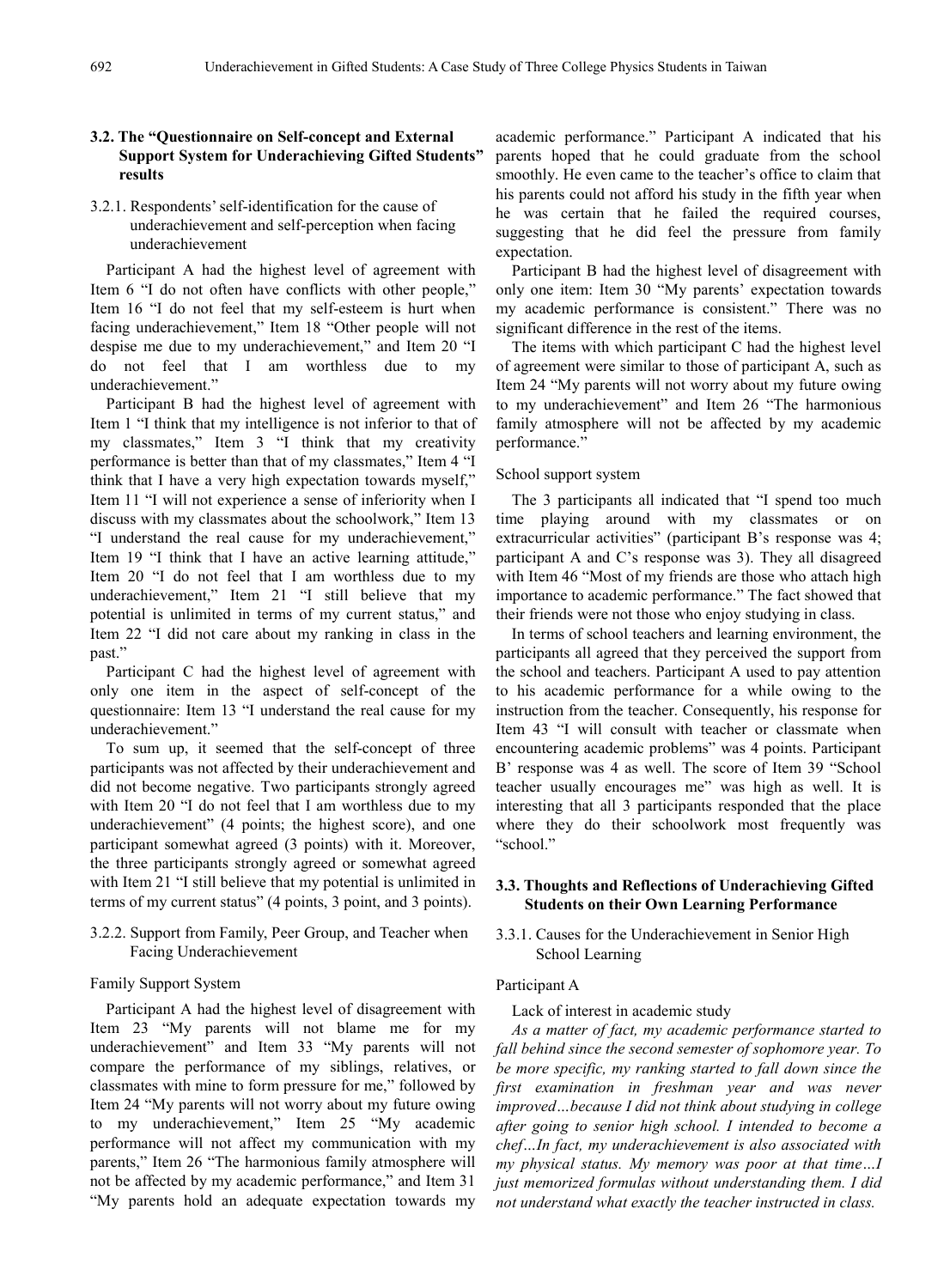#### Participant B

Having a dislike for a certain teacher or certain learning methods

*I did not like the chemistry teacher in class at that time…I think that teachers do have a significant impact on me. In fact, many students are also affected by teachers…I hated learning anything by memorizing it. I think that the best way to learn is to understand it. For example, it is necessary to explain the theory of a certain reaction in chemistry for me.*

*I did not dislike the English teacher. I was too lazy to memorize vocabularies. At that time, I thought that it was not necessary to learn English well as long as I can communicate with people in English.*

#### Participant C

*My EQ was very poor since my childhood. I cannot manage my emotion well. I tend to get angry or burst into tears in peer groups. I tend to be isolated from classmates…I was assigned to the class of poorer level in senior high school, so my learning habit naturally worsened. However, somehow my desire to go to school become stronger …even though I do not care about whether I am in first place or not.*

## 3.3.2. Causes for the Continuous Underachievement of College Learning

Lack of learning motivation and self-actualization for academic performance:

#### Participant A

*I almost did not study at all in sophomore and junior years…I lacked learning motivation and did not find it important to be in first place. I thought that poor academic performance does not matter at all. I just tried to pass the required courses.*

#### Participant B

*In general, I would concentrate on the content in the first few classes, and then even never attended the class.*

*I would be interested in the course that I did not take. However, I would not like to learn anything in the course I took. I hate to learn due to being criticized or stressed. I dance happily because no one forces me to dance.*

#### Participant C

*I just played around in the freshman and sophomore years. I started to study since the junior and senior years…As a matter of fact, I did study many subjects until in the junior year. Compared with other gifted students in the past, I am just a mediocre student.*

*I thought that it was necessary to study hard in the freshman year. I kept taking notes in class and reviewing the notes before the examination. However, when I got the exam paper, I found that I could not answer any question. The reason was that the test questions were the practice questions in the textbook. I did not buy the textbook, and had no idea that the test questions would be the practice*

*questions. I felt that I was pranked, and gave up studying. When there were more professional courses to be taken, it was difficult to get good grades in every subject. My started to uphold the attitude that studying in college is just to get every subject passed.*

*I was busy handling the matters concerning the student association in the sophomore and junior years. Half of my time was spent on student association.*

#### **Sticking to the wrong learning strategies**

#### Participant A

*Because I did not intend to win the first place, I simply hoped to have every subject passed.*

*It was more embarrassing that I found that I could understand the concepts of the course when reading the book or asking someone a question. During my practice, I found it easy to calculate answers. Besides, I could even explain the concepts to other classmates for one for two hours without feeling anything strange. After writing down the concepts twice, I could extend them to some questions. However, I could not smoothly apply the concepts to the problem-solving in the examinations.*

*I used the learning strategies as recommended by the teacher. However, I did not find it as smooth as that in study thermal statistical physics. Honestly speaking, I did not do anything else. I even thought it was acceptable to give up studying hard.*

#### Participant B

*I have the ability to study well. However, I do not have the motivation…I hate keeping studying hard. I found that I am really anticlimactic at times. I did not study well.*

*I think that my values are more important than academic learning.*

#### Participant C

*I did not find it hard to stay concentrated in class. However, I would not like to review the course content after class.*

*I could learn and understand something rapidly. However, I was unwilling to spend time on it.*

*It is hard to request me to get a high score unless I am willing to keep studying without taking a rest. I think that I just want to be happy.*

*I do not care about the academic performance of other classmates. The only difference between the first place and other places is just a little more scholarship. It really means nothing.*

#### **Excuses and Concept of Cost-Efficiency**

#### Participant A

*I originally intended to apply for a better school during the application for admission. However, after thinking about it, I found that it might be risky. However, I hate to take the examination.*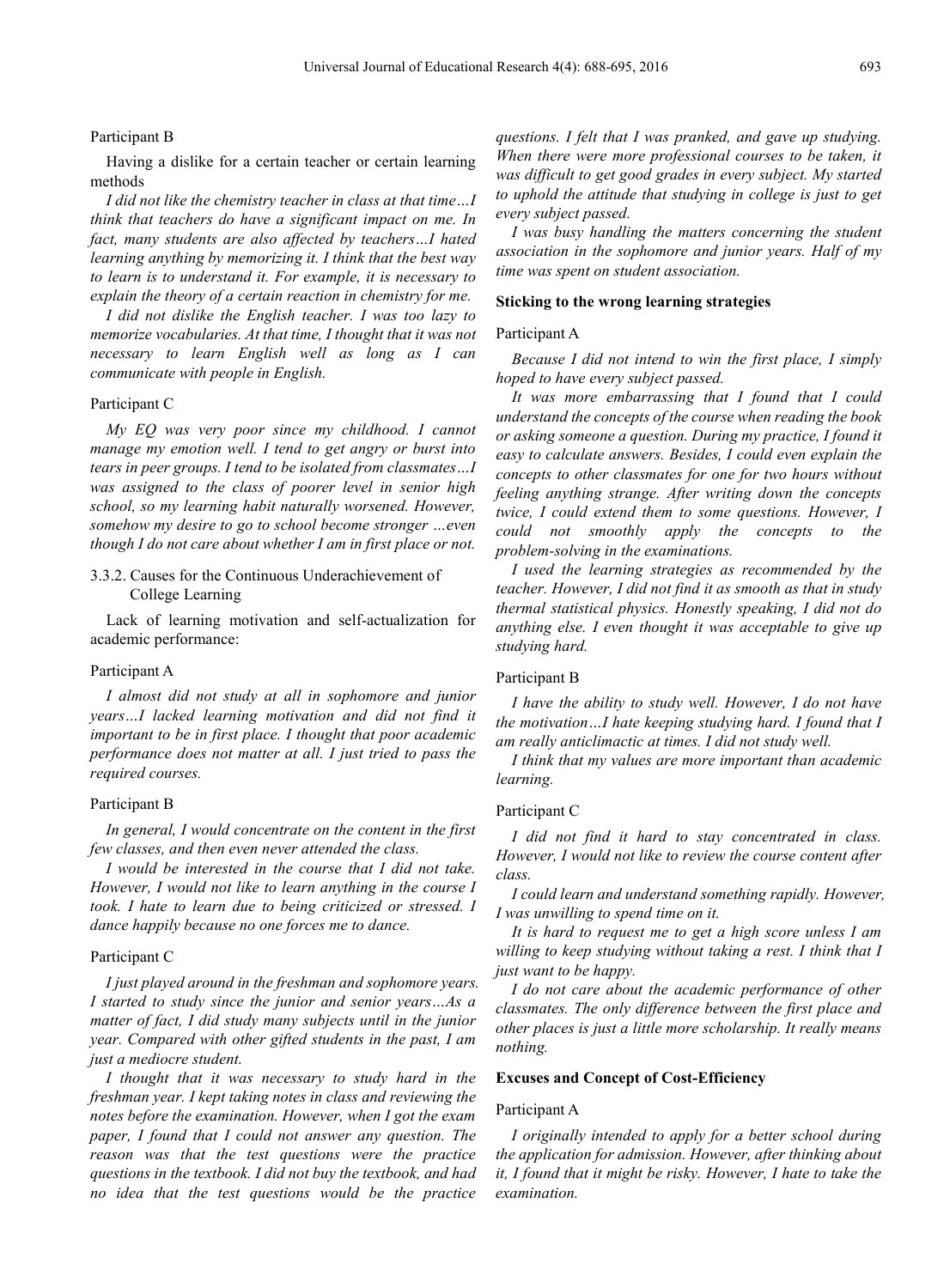*Compared with other classmates in gifted class in the past, my academic performance was poorer. I have never heard that any of them may have any difficulty in getting graduated.*

*Now, I think that the objective of learning is to get employed in the future. Because I have heard many people say that what they have learnt is not useful at all at work. To make money, many people will learn the investment skills about stocks, futures, etc. Some people will take the examination of certified public accountant or actuary, and others will take senior civil servant examination in order to become public officials. I have never heard anyone engaging in occupations concerning physics.*

#### Participant B

*I was not afraid of being flunked. I thought that I could always take the makeup course later. As a result, I almost cannot even get graduated now.*

*In junior high school, I was too young to develop a wide perspective. My teacher said that I have to study hard to have a more promising future. Therefore, I used to study hard in the past. However, I do not think that studying is the most important thing now.*

*I really do not like the education in Taiwan. Students will be criticized for doing things (e.g. studying physical education or music) other than studying academic disciplines. Only when you become a super star will you be praised as the honor of Taiwan. The academic world in Taiwan seems to reflect such a value.*

#### Participant C

*My parents never ask me to study hard for better academic performance. They always show respect to my choices.*

*Getting a high score does not represent that you completely understand a subject. In addition, being able to understand a subject does not represent that you have to get a high score.*

*The situation in my junior year repeated in the senior year. Although I did not suffer from the pressure from students association in the senior year, there was another pressure – graduate school.*

## **Strong in Persistence for Career Planning, but Weak in Execution**

#### Participant A

*I would like to start to use my time to buy some books and prepare for civil servant examination during my alternative service. I would not go to cram school because going to cram school requires specific period of time.*

*I would not prepare for graduate school admission examination. If I would like to go to graduate school in the future, I will plan for it.*

#### Participant B

*I would like to become a junior high school physics teacher. However, I failed the examination.*

I am more negative rece*ntly, and tend to be absent from the class. It's hard for me to tell my family about the delayed graduation.*

*I think it is not important to study because experiences are more valuable. Experiences are more important than studying. I really think that academic performance does not mean anything since I have not decided my career planning.*

*I found it difficult for me to study hard now.*

#### Participant C

*I think that I am still the same person. I still will do the same thing without any change. I will neither buy textbooks nor care about the ranking…I just want to be happy.*

# **4. Conclusions and Recommendations**

The purpose of this study is to investigate the learning performance of underachieving gifted students in Department of Physics in college. This study analyzed the problem-solving process of 3 underachieving gifted participants during the learning of an important concept in Modern Physics course. This study also intends to understand the self-concept and external support system of underachieving gifted students through questionnaire. Moreover, this study used in-depth interviews to understand underachieving gifted students' thoughts and reflections on their own learning performance. The conclusions and suggestions are described as follows:

1. The results of the problem-solving performance and pattern for the learning of "one-dimension infinite square well" reflected their learning behavior and attitude. The correct answer rate decreased with the complexity of item concepts, suggesting that the participants did not completely understand the concepts and were dependent on memorization.

2. The responses to the questionnaire on "self-concept and external support system of underachieving gifted students" showed that, the participants did not develop negative self-concept. In addition, they did not suffer from too much family pressure owing to current academic performance. The reason might be that the participants did not reveal the information to other classmates that they used to be gifted students with excellent academic performance. There was no tokenization effect. It seemed that their personal traits did not include perfectionism and success oriented. Chang's follow-up study [27] on gifted students with excellent academic performance in senior high school mathematics and natural science found that, the gifted students who have higher self-expectation perceive more pressure from other people around them. The participants in this study did not experience learning pressure. Whether such a phenomenon is associated with the absence of high self-expectation is worth further investigation.

3. Participants started to accumulate the experiences of failure since senior high school. The atmosphere of peer competition was not significant and the reason might be the